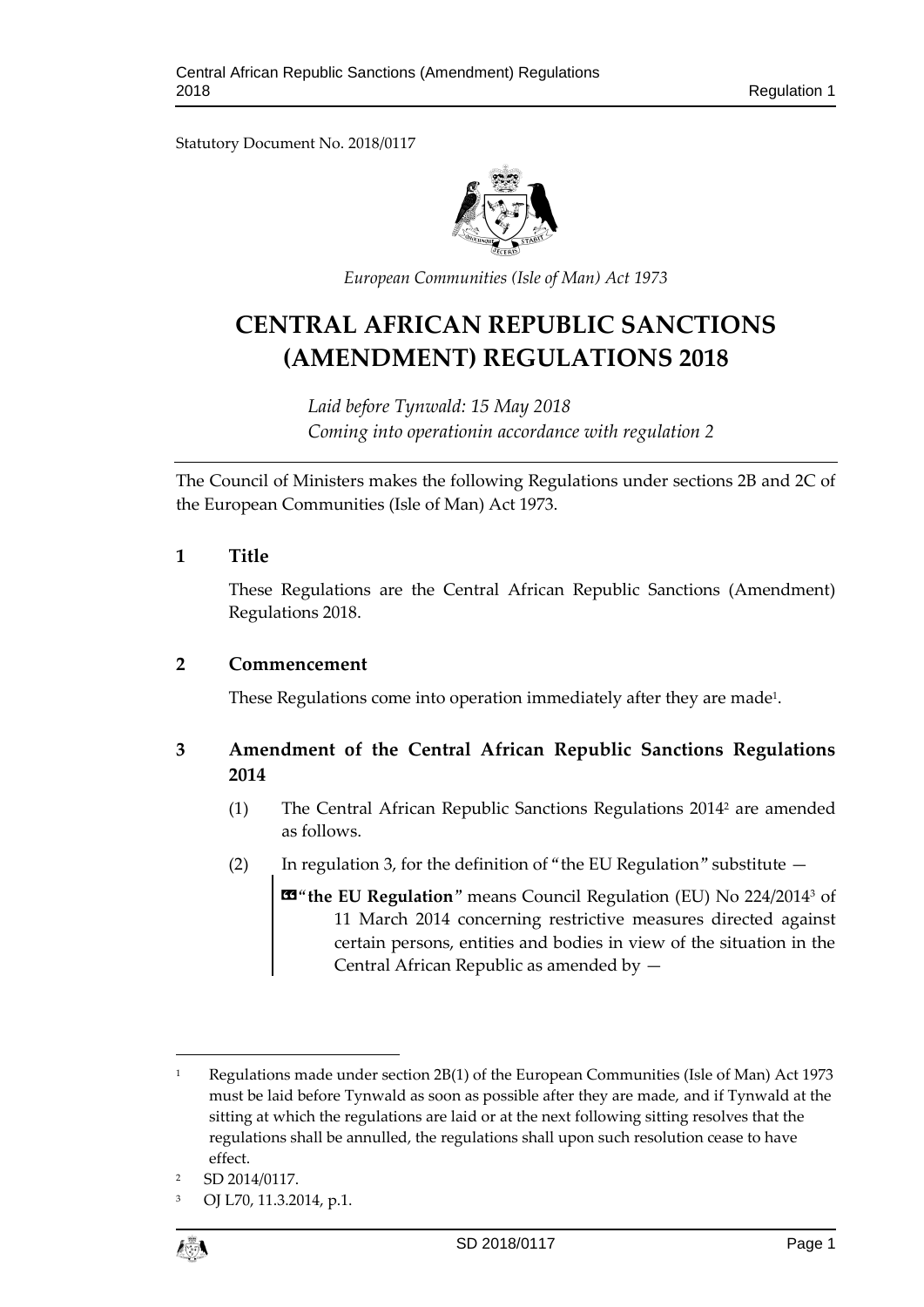- (a) Council Regulation (EU)  $2015/734^4$  of 7 May 2015 amending Regulation (EU) No 224/2014 concerning restrictive measures in view of the situation in the Central African Republic;
- (b) Council Regulation (EU) 2016/555<sup>5</sup> of 11 April 2016 amending Regulation (EU) No 224/2014 concerning restrictive measures in view of the situation in the Central African Republic;
- (c) Council Regulation (EU) 2017/400<sup>6</sup> of 7 March 2017 amending Regulation (EU) No 224/2014 concerning restrictive measures in view of the situation in the Central African Republic; and
- (d) Council Regulation (EU) 2018/387<sup>7</sup> of 12 March 2018 amending Regulation (EU) No 224/2014 concerning restrictive measures in view of the situation in the Central African Republic,

as these instruments have effect in the Island<sup>8</sup>, and a reference to a numbered Article or Annex (without more) is a reference to the Article of, or Annex to, the EU Regulation so numbered. $\boldsymbol{\mathsf{\Xi}}$ .

- (3) In regulation 4(1)(a), for "or 11(1);" substitute  $\mathbb{S}$ , 11(1) or 12;  $\mathbb{S}$ .
- (4) In regulation 4(2)(a), for "Article 10(1)" substitute  $\mathbf{C}$  Articles 3, 4, 10(1) $\mathbf{D}$ .
- (5) In regulation 8(2), for "3(2)" substitute  $\mathbf{3}$  3(6)  $\mathbf{E}$ .
- (6) In regulation 8(4), for "Paragraph (4)" substitute  $\mathbf{\Omega}$  Paragraph (3)  $\mathbf{\Sigma}$ .
- (7) In the Schedule, for the heading "**1**", substitute –

#### **131** Powers to request information  $\boldsymbol{\mathsf{E}}$ .

- (8) Omit paragraph 1(2) to the Schedule.
- (9) In the Schedule, for the heading "**2**", substitute –

#### **1312 Failure to comply with request for information**

(10) In the Schedule, for paragraph 3 substitute —

- <sup>5</sup> OJ L96, 12.4.2016, p.1.
- <sup>6</sup> OJ L63, 9.3.2017, p.1.
- <sup>7</sup> OJ L69, 13.3.2018, p.9.

-



<sup>4</sup> OJ L117, 8.5.2015, p.11.

<sup>8</sup> These EU instruments were applied to the Island, with modifications, by SD 2014/0116, SD 2015/0201, SD 2016/0153, SD 2017/0159 and SD 2018/0116. As the EU Regulation has effect in the Island references in the EU Regulation to any of its Annexes are construed as references to those Annexes as amended from time to time.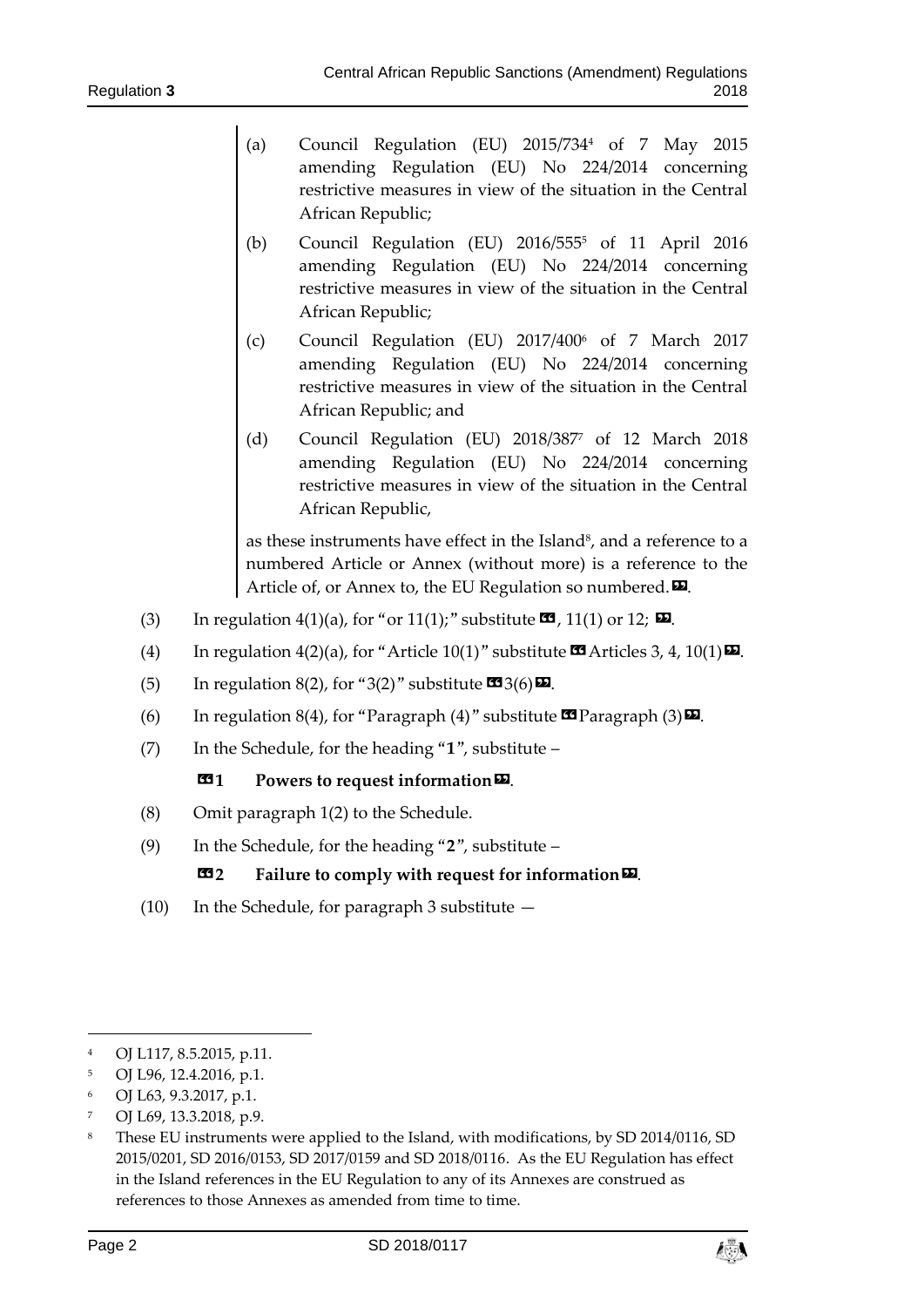## **«3 General powers to disclose information**

- (1) The Treasury (or any person authorised by the Treasury as a "requesting authority" under paragraph 1) may disclose any information obtained by it pursuant to these Regulations to any person for the purpose of facilitating or ensuring compliance with the EU Regulation.
- (2) The power in sub-paragraph (1) includes but is not limited to disclosing information to the following persons —
	- (a) a police officer;
	- (b) any person holding or acting in any office under, or in the service of —
		- (i) the Government of the Island;
		- (ii) the Crown in right of the Government of the United Kingdom;
		- (iii) the Crown in right of the Scottish Administration, the Northern Ireland Executive or the Welsh Government;
		- (iv) the States of Jersey, Guernsey or Alderney or the Chief Pleas of Sark; or
		- (v) the Government of any British overseas territory;
	- (c) any law officer of the Crown in any of the British Islands;
	- (d) the Legal Aid Agency in England and Wales, the Scottish Legal Aid Board or the Legal Services Agency Northern Ireland;
	- (e) the Isle of Man Financial Services Authority and any body of any other part of the British Islands exercising an equivalent function;
	- (f) any organ of the United Nations;
	- (g) any person in the service of the United Nations, the Council of the European Union, the European Commission or the Government of any country;
	- (h) any of the competent authorities specified in, and for the purpose of ensuring compliance with, the EU Regulation; or
	- (i) with the consent of a person who, in the person's own right, is entitled to the information or to possession of the document, copy or extract, to any third party.
- (3) In sub-paragraph (2)(i) "in the person's own right" means not merely in the capacity as a servant or agent of another person.
- (4) The purpose of facilitating or ensuring compliance with the EU Regulation includes but is not limited to the following —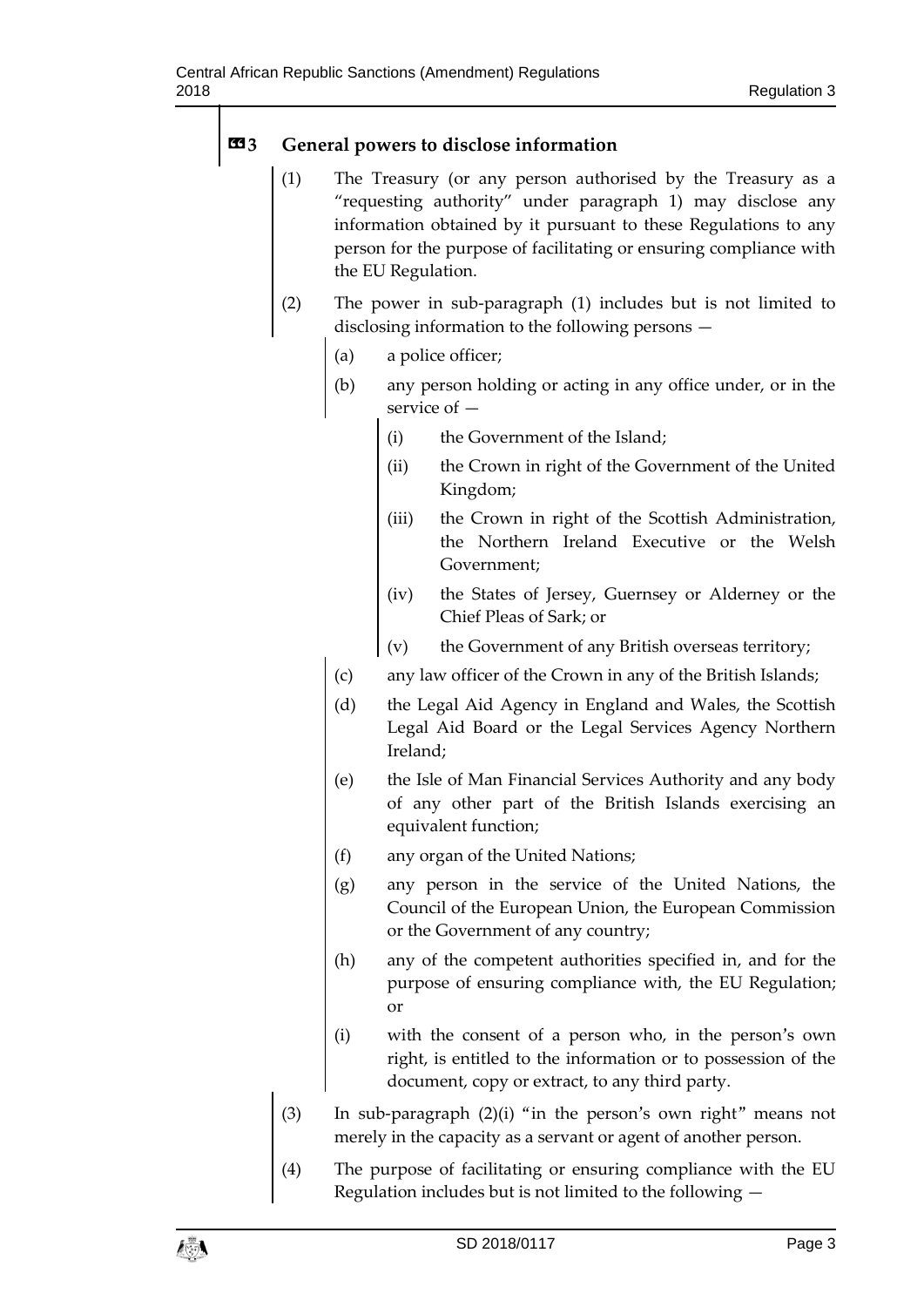- monitoring compliance with, or detecting evasion of, these Regulations or the EU Regulation;
- giving assistance or co-operation, pursuant to the EU Regulation; or
- taking any action with a view to instituting, or otherwise for the purposes of, any proceedings —
	- (i) in the Island for an offence under these Regulations; or
	- in any other part of the British Islands or any British overseas territory, for an offence under a similar provision in any such jurisdiction.
- (5) A disclosure under sub-paragraph (1) does not breach
	- (a) any obligation of confidence owed by the person making the disclosure; or
	- any other restriction on the disclosure of information (however imposed).
	- (6) A person commits an offence if the person, without reasonable excuse, discloses information otherwise than in accordance with sub-paragraph (1).

**4 Application of provisions**

- (1) Nothing done under this Schedule is to be treated as a breach of any regulation imposed by statute or otherwise.
- (2) But nothing in this Schedule authorises a disclosure
	- (a) that contravenes the Data Protection Act 2002; or
	- (b) of intercepted material that is not otherwise permitted under the safeguards arrangements relating to a warrant issued under the Interception of Communications Act 1988.
- (3) Nothing in this Schedule is to be read as requiring a person who has acted as advocate or other legal adviser to any person to disclose any privileged information in their possession in that capacity.
- (4) This Schedule does not limit the circumstances in which information may be disclosed apart from this Schedule.
- (5) This Schedule does not limit the powers of the Treasury to impose conditions in connection with the discharge of its functions under regulation 5.
- (6) In this paragraph "**privileged information**" means information with respect to which a claim to legal professional privilege could be maintained in legal proceedings. $\mathbf{D}$ .

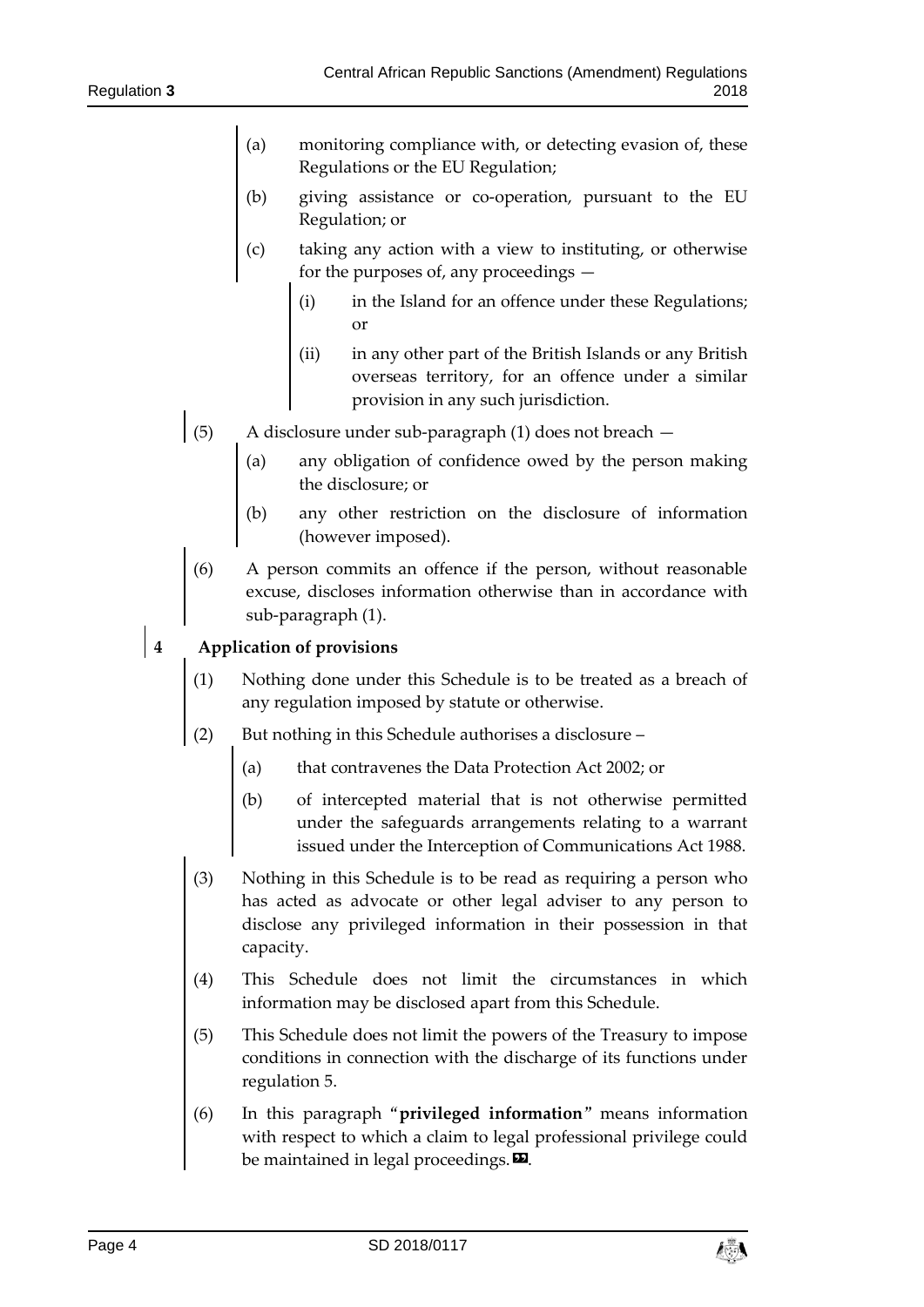# **4 Revocation**

The Central African Republic Sanctions (Amendment) Regulations 2017<sup>9</sup> are revoked.

**MADE 08:15 24 APRIL 2018**

**W GREENHOW** *Chief Secretary*

<sup>9</sup> SD 2017/0160.



1